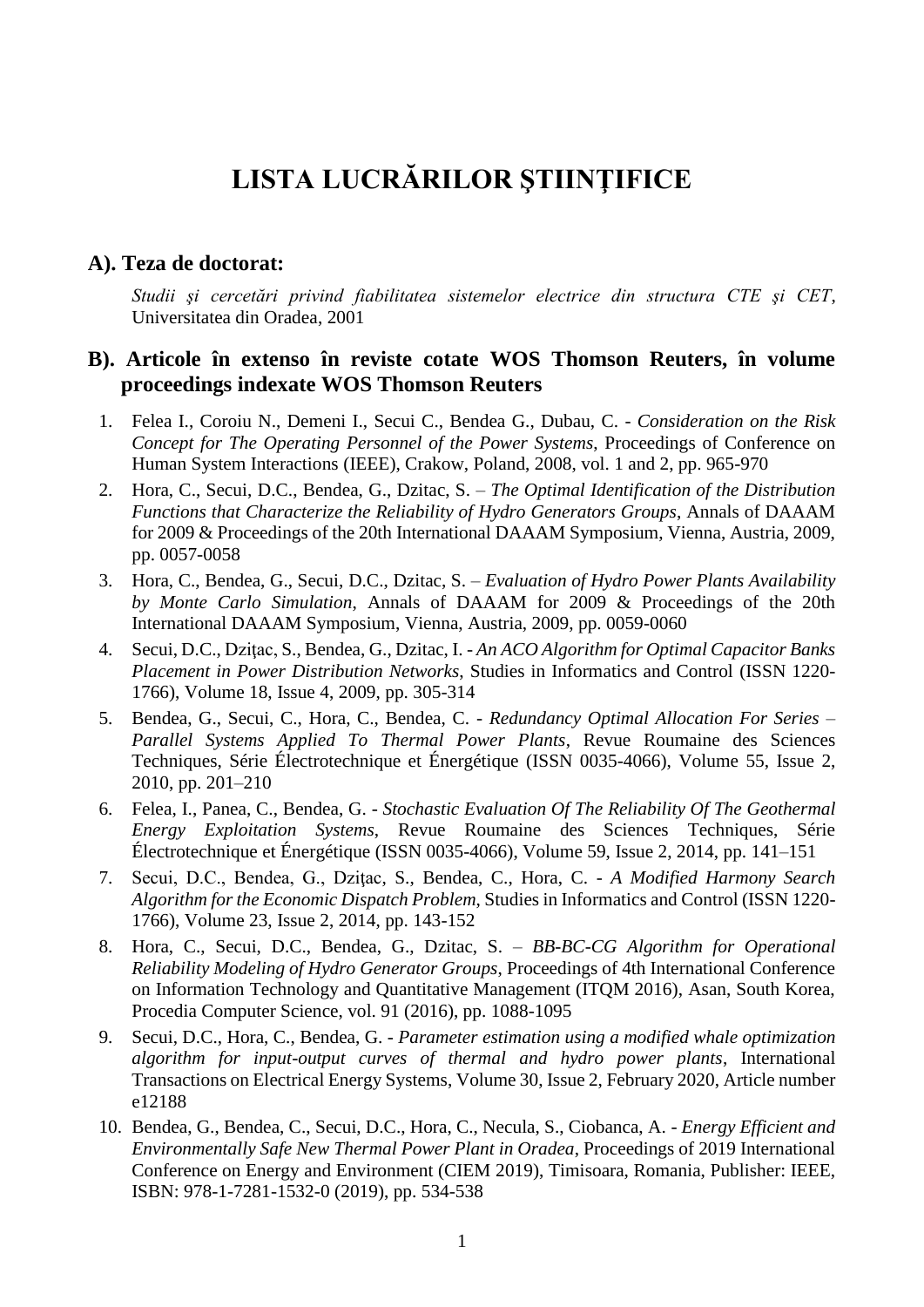## **Citări în reviste WOS şi volumele conferinţelor WOS:**

- 1. Secui, D.C., Dziţac, S., Bendea, G., Dzitac, I. *An ACO Algorithm for Optimal Capacitor Banks Placement in Power Distribution Networks*, Studies in Informatics and Control (ISSN 1220- 1766), Volume 18, Issue 4, 2009, pp. 305-314 – **7 citări**
- 2. Secui, D.C., Bendea, G., Dziţac, S., Bendea, C., Hora, C. *A Modified Harmony Search Algorithm for the Economic Dispatch Problem*, Studies in Informatics and Control (ISSN 1220- 1766), Volume 23, Issue 2, 2014, pp. 143-152 – **4 citări**
	- 3. Felea, I., Panea, C., Bendea, G. *Stochastic Evaluation Of The Reliability Of The Geothermal Energy Exploitation Systems*, Revue Roumaine des Sciences Techniques, Série Électrotechnique et Énergétique (ISSN 0035-4066), Volume 59, Issue 2, 2014, pp. 141–151 – **2 citări**
	- 4. Hora, C., Bendea, G., Secui, D.C., Dzitac, S. *Evaluation of Hydro Power Plants Availability by Monte Carlo Simulation*, Annals of DAAAM for 2009 & Proceedings of the 20th International DAAAM Symposium, Vienna, Austria, 2009, pp. 0059-0060 – **1 citare**
	- 5. Hora, C., Secui, D.C., Bendea, G., Dzitac, S. *BB-BC-CG Algorithm for Operational Reliability Modeling of Hydro Generator Groups*, Proceedings of 4th International Conference on Information Technology and Quantitative Management (ITQM 2016), Asan, South Korea, Procedia Computer Science, vol. 91 (2016), pp. 1088-1095 – **1 citare**
	- 6. Secui, D.C., Hora, C., **Bendea, G.**, Bendea, C. *Parameter estimation using a modified whale optimization algorithm for input-output curves of thermal and hydro power plants*, International Transactions on Electrical Energy Systems, Volume 30, Issue 2, Febr. 2020, Article Number e12188 - **2 citări**

# **C). Lucrări publicate în reviste de specialitate indexate BDI**

- 1. Bendea, G., Bendea, C. *Aspects Regarding the Reliability Optimization of the Self-service Supplying Equipment of Thermal Power Plants*, Proceedings of the Fourth International Power Systems Conference, Timişoara, 2001, pg. 27-32
- 2. Bendea, G., Bendea, C. *Reliability Optimization of Thermal Power Plants Using the Redundancy Optimal Allocation at the Self-Services Units Level*, Proceedings of the 5th International Power Systems Conference, Timişoara, 2003, pg. 63-68 (Google Scholar)
- 3. Secui, D.C., Bendea, G. *Reliability indices assessment of Power Distribution Substations Considering the Load Transfer at the Consumers*, Annals of University of Oradea, Fascicle of Power Engineering, vol. 15, 2009, pg. 143-147, (ISSN 1224-1261) (Google Scholar)
- 4. Bendea G., Secui C., Bendea C. *Method for availability simulation of thermo-generators group*, Annals of University of Oradea, Fascicle of Power Engineering, vol. 15, 2009, pg. 16- 21 (ISSN 1224-1261) (Google Scholar)
- 5. Felea I., Bendea G., Bendea C. *Availability Performances of Ground-Coupled Heat Pump Systems*, Journal of Sustainable Energy (ISSN 2067-5534), Volume 1, No. 4, 2010, pp. 10-15 (Index Copernicus; Ulrich's Update - Periodicals Directory)
- 6. Bendea C., Felea I., Bendea G. *Energy Performance Analysis of the First Research-only Ground Coupled Heat Pump in Romania*, Journal of Sustainable Energy (ISSN 2067-5534), Volume 1, No. 4, 2010, pp. 57-62 (Index Copernicus; Ulrich's Update - Periodicals Directory)
- 7. Bendea, G., Bendea, C. *Grafical-Analitical Methods Usable for Predictive Reliability Study of Heat Pumps*, Proceedings World Geothermal Congress 2010, Bali, Indonezia (Paper no. 2925) (Index https://pangea.stanford.edu/, http://www.geothermal-energy.org/publications\_and\_ services/conference\_paper\_database.html)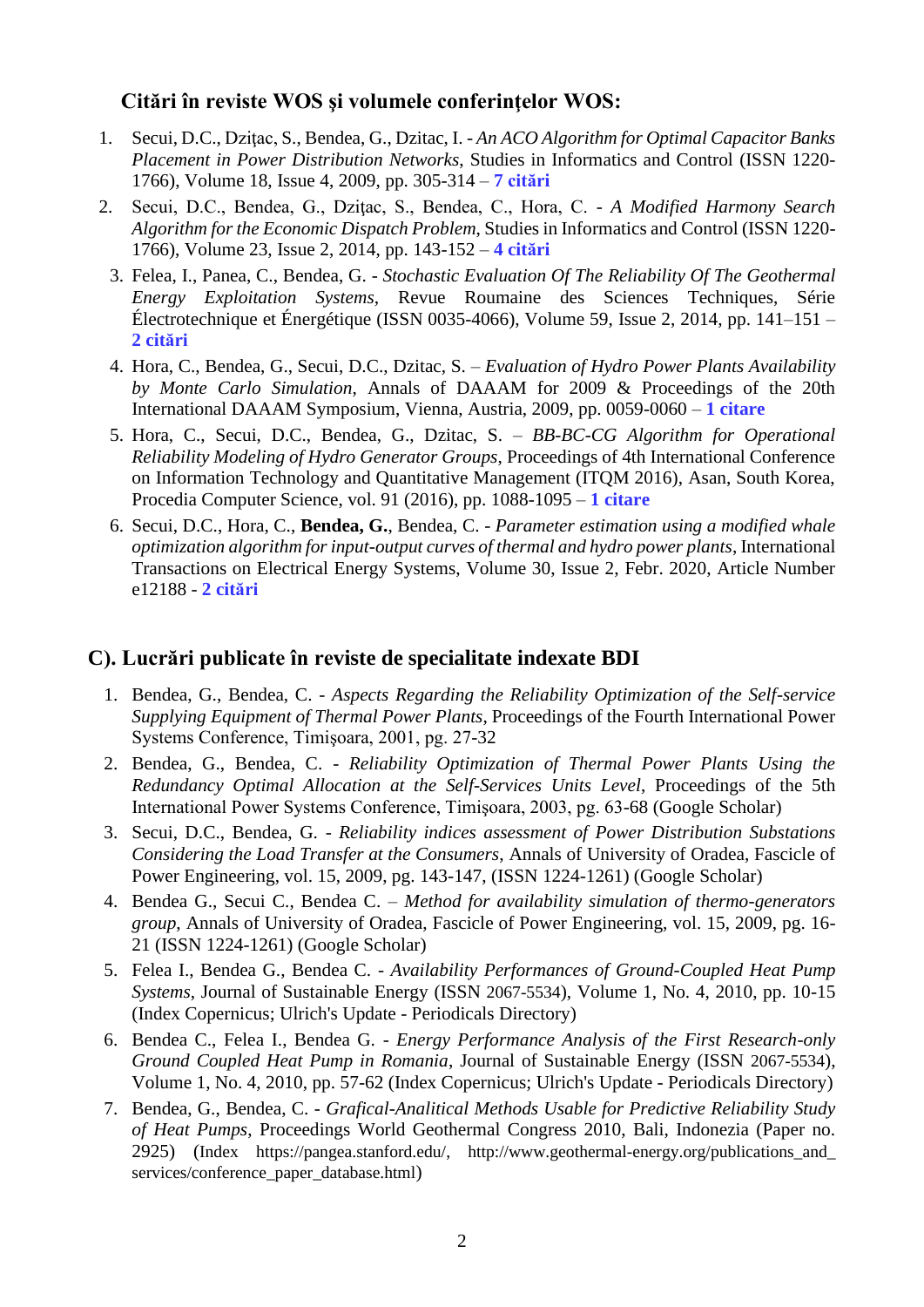- 8. Bendea, C., Bendea, G. *Predictiv Reliability Analysis of Ground Coupled Heat Pumps Using Markov Chains*, World Geothermal Congress 2010, Bali, Indonezia (Paper no. 2926) (Index https://pangea.stanford.edu/, <http://www.geothermal-energy.org/> publications\_and\_services/ conference\_paper\_database.html)
- 9. Felea I., Bendea G., Chereches O., Bendea C., Almasan I. *Considerations Regarding The Recovering Of Power Transformers Power Losses From HV / MV Electric Stations*, Journal of Sustainable Energy (ISSN 2067-5534), Volume 2, No. 4, December, 2011 (Index Copernicus; Ulrich's Update - Periodicals Directory)
- 10. Felea I., Csuzi, I., Secui, C., Bendea G. *Synthesis Study on the Operational Reliability of an Urban Transport System Using Electrically Driven Trams*, Journal of Sustainable Energy (ISSN 2067-5534), Volume 3, No. 1, March, 2012, pp. 11-19 (Index Copernicus; Ulrich's Update - Periodicals Directory)
- 11. Felea I., Csuzi, I., Bendea G., Silaghi, E. *The Reliability Modelling of Urban Transport Systems Using Electricaly Driven Trams*, Journal of Sustainable Energy (ISSN 2067-5534), Volume 3, No. 3, September, 2012, pp. 143-149 (Index Copernicus; Ulrich's Update - Periodicals Directory)
- 12. Bunda, S., Bendea G. *Influence Factors on Cost in Designing of the Hybrid Power Systems*, Journal of Sustainable Energy (ISSN 2067-5534), Volume 3, No. 3, September, 2012, pp. 169- 172 (Index Copernicus; Ulrich's Update - Periodicals Directory)
- 13. Secui, D.C., Bendea, G. *Sensitivity Analysis of Reliability for a Type Structure of the Electrical Distribution Station*, Journal of Sustainable Energy (ISSN 2067-5534), Volume 3, No. 4, December, 2012, pp. 211-214 (Index Copernicus; Ulrich's Update - Periodicals Directory)
- 14. Bendea C., Rosca M., Karytsas C., Bendea G. *Ground-Med Project at the University of Oradea*, Journal of Sustainable Energy (ISSN 2067-5534), Volume 3, No. 4, December, 2012, pp. 218-227 (Index Copernicus; Ulrich's Update - Periodicals Directory)
- 15. Hora, C., Dziţac, S., Secui, C., Bendea, G. *Reliability Analysis of Spherical Valve (VS) from HPP Remeţi Using Monte Carlo Simulation*, Acta Technica Corviniensis - Bulletin of Engineering, Fascicule 2 [April-June], 2013, pg.121/124, ISSN 2067-3809 (Index Copernicus – Journal Master List, Google Scholar, Genamics Journalseek Database, Evisa Database etc.)
- 16. Bendea, C., Rosca, M., Bendea, G., Karytsas C. *Solar Energy Used for Heating and Cooling Systems*, Nonconventional Technologies Review (ISSN 1454-3087), Volume XVII, No. 1, April, 2013, pp. 10-15 (Index Copernicus; ProQuest)
- 17. Bendea G., Secui C., Bendea C. *Multi-States Reliability Model for Turbogenerator Groups*, Journal of Sustainable Energy (ISSN 2067-5534), Volume 4, No. 2, June, 2013, pp. 55-62 (Index Copernicus; Ulrich's Update - Periodicals Directory)
- 18. Bunda Ș., Felea. I., Bendea G. *Availability Modeling and Simulation of the Hybrid Power Generation Systems*, Journal of Sustainable Energy (ISSN 2067-5534), Volume 4, No. 2, June, 2013, pp. 63-69 (Index Copernicus; Ulrich's Update - Periodicals Directory)
- 19. Bendea C., Bendea G., Roşca M., Cucueteanu D. *Current Status Of Geothermal Energy Production And Utilization In Romania*, Journal of Sustainable Energy (ISSN 2067-5534), Volume 4, No. 4, December, 2013, pp. 184-191 (Index Copernicus; Ulrich's Update - Periodicals Directory)
- 20. Prada, M.F., Bendea, G. *Energy Education for a New Culture for the Residential Buildings*, Recent Advances in Educational Methods - Proceedings of the 10th International Conference on Engineering Education (ISSN 2227-4618, ISBN 978-1-61804-163-0), Cambridge, UK, February, 2013, pp. 116-119
- 21. Bendea, G., Prada, M., Bendea, C., Secui, C. *Ground Coupled Heat Pump Systems – A Key for a Sustainable Development of Heating and Cooling Buildings,* Recent Advances in Environmental Science - Proceedings of the 9th International Conference on Energy,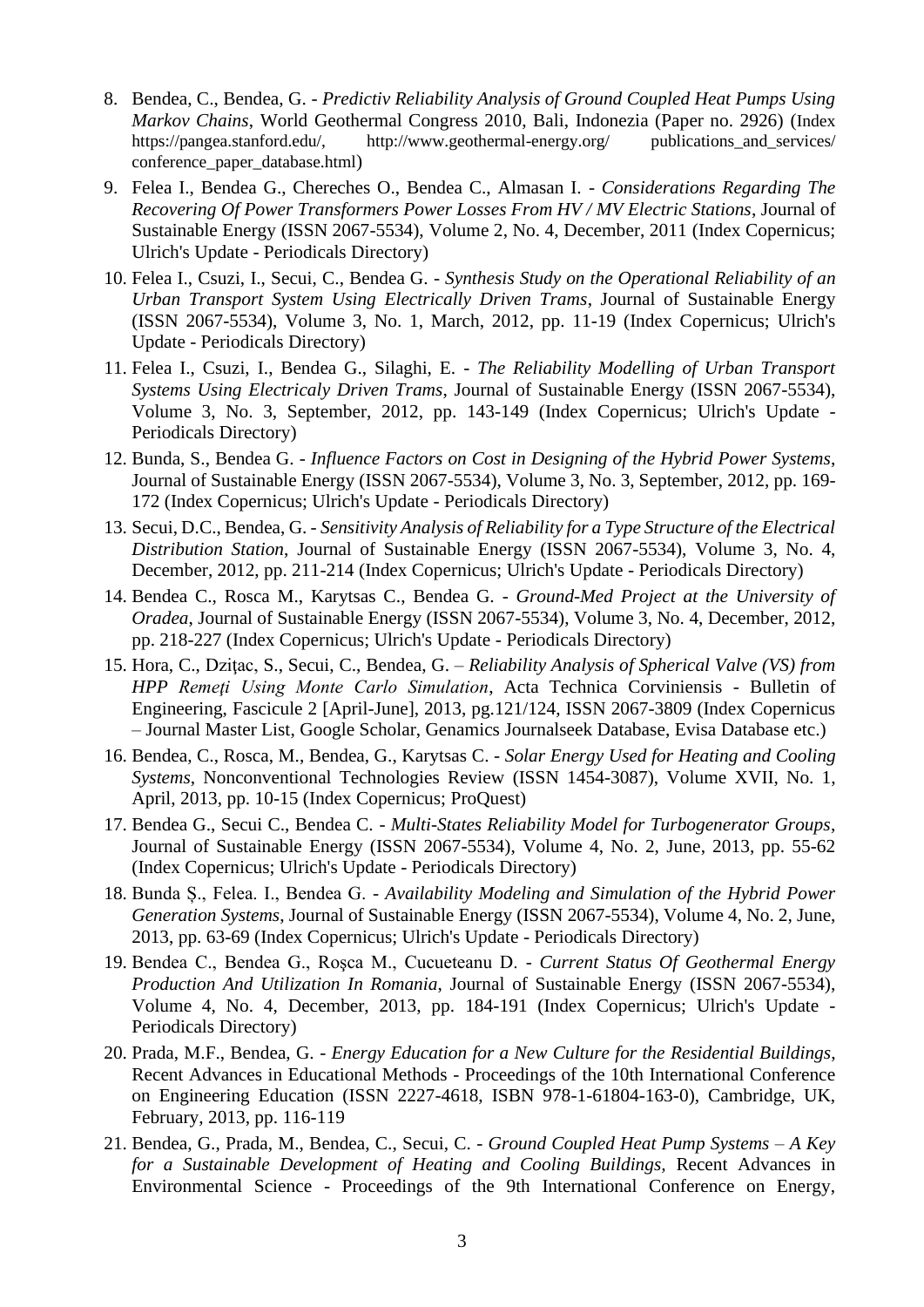Environment, Ecosystems and Sustainable Development (ISSN: 2227-4359, ISBN: 978-1- 61804-167-8), Lemesos, Cyprus, March, 2013, pp. 133-138

- 22. Ciobanca, A., Felea, I., Bendea, G. *Optimizing the District Heating Network in Oradea Municipality – Energetic and Environmental Impact*, Advances in Environment Technologies, Agriculture, Food and Animal Science - Proceedings of the 2nd International Conference on Energy and Environment Technologies and Equipment (ISSN: 2227-4359, ISBN: 978-1- 61804-188-3), Brasov, Romania, June, 2013, pp. 75 – 80
- 23. Panea, C., Rosca, M., Moldovan, V., Bendea, G., Ciobanca, A. *Analysis of Plate Heat Exchangers Situated in the Geothermal District Heating System – Iosia, Oradea*, Advances in Environment Technologies, Agriculture, Food and Animal Science - Proceedings of the 2nd International Conference on Energy and Environment Technologies and Equipment (ISSN: 2227-4359, ISBN: 978-1-61804-188-3), Brasov, Romania, June, 2013, pp. 47 – 55
- 24. Felea. I., Panea, C., Bendea G., Moldovan, V., Cîmpan, M. *Stochastic Reliability Modeling of Renewable Energy Sources - Applications to Electro-Geothermal Groups*, Journal of Sustainable Energy (ISSN 2067-5534), Volume 5, No. 1, March, 2014, pp. 1-7 (Index Copernicus; Ulrich's Update - Periodicals Directory)
- 25. Bendea, C., Rosca, M., Iacobescu, A., Bendea, G. *Cascaded Uses of Geothermal Water in Iosia District, Oradea, Romania*, Proceedings World Geothermal Congress 2015 Melbourne, Australia, 2015 (Index https://pangea.stanford.edu)
- 26. Secui D.C., Bendea G., Secui M.L., Hora C., Bendea C. *The Chaotic Social Group Optimization for the Economic Dispatch Problem*, International Journal of Intelligent Engineering and Systems, Volume 14, Issue 6, December 2021, pp. 666 – 677 (Scopus)
- 27. Bendea C., Bendea G. *Oradea-Best Practice Example for Implementing Energy Efficiency Projects Using European Grants*, EMERG, Volume VII, Issue 2, 2021, ISSN 2668-7003, pp. 69 – 77 (BDI: EBSCO, Index Copernicus International)
- 28. Florin D.C., Hora, C., Bendea, G. *Short-Term Forecasting of Wind Power Generation*, Published in: 2021 10th International Conference on ENERGY and ENVIRONMENT (CIEM), București, Romania, Date of Conference: 14-15 Oct. 2021, Publisher: IEEE, ISBN: 978-1- 6654-4584-9 (BDI: IEEE Xplore)

#### **Citări în reviste şi volumele conferinţelor BDI:**

- 1. Secui D. C., Bendea G., Dzițac S., Bendea C., Hora C. A Modified Harmony Search Algorithm for the Economic Dispatch Problem, Studies In Informatics And Control, Volume: 23, Issue: 2, Pages: 143-152 Published: jun 2014, factor de influență: 0,605; scor de influență: 0,084, WOS, **7 citări în Scopus, 2 citări în ScienceDirect, 1 citare în IEEE Xplore**
- 2. Felea, I., Panea, C., Bendea, G. Stochastic Evaluation Of The Reliability Of The Geothermal Energy Exploitation Systems, Revue Roumaine des Sciences Techniques, Série Électrotechnique et Énergétique (ISSN 0035-4066), Volume 59, Issue 2, 2014, pp. 141–151, factor de impact: 0,368, WOS, **1 citare în Scopus, 1 citare în Index Copernicus**
- 3. Hora, C., Bendea, G., Secui, D.C., Dzitac, S. Evaluation of Hydro Power Plants Availability by Monte Carlo Simulation, Annals of DAAAM for 2009 & Proceedings of the 20th International DAAAM Symposium, Vienna, Austria, 2009, pp. 0059-0060, WOS, **2 citări în Scopus**
- 4. Bendea, G., Prada, M., Bendea, C., Secui, C. Ground Coupled Heat Pump Systems A Key for a Sustainable Development of Heating and Cooling Buildings, Recent Advances in Environmental Science - Proceedings of the 9th International Conference on Energy, Environment, Ecosystems and Sustainable Development (ISSN: 2227-4359, ISBN: 978-1- 61804-167-8), Lemesos, Cyprus, March, 2013, pp. 133-138, **1 citare în ScienceDirect**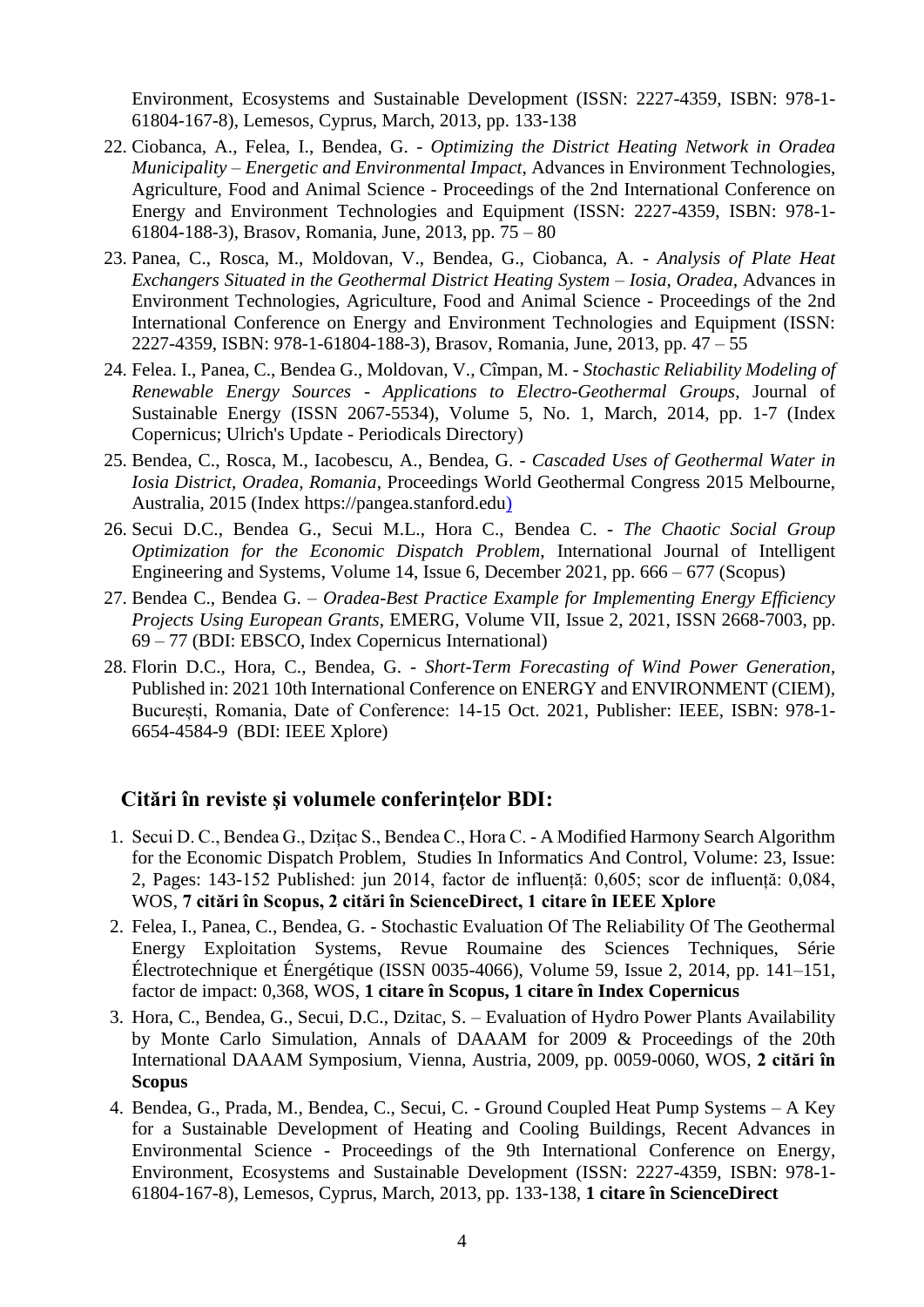- 5. Hora, C., Secui, D.C., Bendea, G., Dzitac, S. BB-BC-CG Algorithm for Operational Reliability Modeling of Hydro Generator Groups, Proceedings of 4th International Conference on Information Technology and Quantitative Management (ITQM 2016), Asan, South Korea, Procedia Computer Science, vol. 91 (2016), pp. 1088-1095, WOS, **1 citare în Scopus**
- 6. Felea I., Coroiu N., Demeni I., Secui C., Bendea G., Dubau, C. Consideration on the Risk Concept for The Operating Personnel of the Power Systems, Proceedings of Conference on Human System Interactions (IEEE), Crakow, Poland, 2008, vol. 1 and 2, pp. 965-970, WOS, **1 citare în Scopus**
- 7. Bendea, C. , Rosca, M., Iacobescu, A., Bendea, G. Cascaded Uses of Geothermal Water in Iosia District, Oradea, Romania, Proceedings World Geothermal Congress 2015 Melbourne, Australia, 2015, **2 citări în ScienceDirect**
- 8. Bendea C., Bendea G., Roşca M., Cucueteanu D. Current Status Of Geothermal Energy Production And Utilization In Romania, Journal of Sustainable Energy (ISSN 2067-5534), Volume 4, No. 4, December, 2013, pp. 184-191, 1 citare în Springerlink, **1 citare în Index Copernicus**
- 9. Felea I., Bendea G., Chereches O., Bendea C., Almasan I. Considerations Regarding The Recovering Of Power Transformers Power Losses From HV / MV Electric Stations, Journal of Sustainable Energy (ISSN 2067-5534), Volume 2, No. 4, December, 2011, **1 citare în IEEE Xplore, 1 citare în Index Copernicus**
- 10. Felea I., Csuzi, I., Bendea G., Silaghi, E. The Reliability Modelling of Urban Transport Systems Using Electricaly Driven Trams, Journal of Sustainable Energy (ISSN 2067-5534), Volume 3, No. 3, September, 2012, pp. 143-149, **1 citare în Index Copernicus**

# **D). Lucrări publicate în volumele conferinţelor internaţionale:**

- 1. Felea I., Bendea G. *- Contribution on thoroughgoing predictive reliability studies of thermal power groups*, Proceedings of the Second International Power Systems Conference, Timişoara, 1997, pg. 160-165
- 2. Felea I., Bendea G., Bendea C. *Aspects regarding the economical implications of the thermal power plant self services non-reliability*, Proceedings of the Third International Power Systems Conference, Timişoara, 1999, vol. II, pg. 78-83
- 3. Bendea G., Bendea C. *Operational reliability of thermal power plants equipment*, Proceedings of the Third International Power Systems Conference, Timişoara, 1999, vol. I, pg. 73-78
- 4. Felea, I., Bendea, G. *The Monte-Carlo Simulation Method for the Thermo-generator Groups Availability Assessment*, Proceedings of the Fourth International Power Systems Conference, Timişoara, 2001, pg. 151-156
- 5. Bendea, G., Felea, I., Secui, C., Bendea, C. *Aspects Regarding the Electric Systems Optimization of Thermal Power Plants*, Proceedings of the 5<sup>th</sup> International Symposium on CO<sub>2</sub> Fixation and Efficient Utilization of Energy and the 4<sup>th</sup> International World Energy System Conference, Tokio, Japan, 2002, pg. 269-275
- 6. Felea, I., Bendea, G., Secui, C. *Problems of Optimum in Power System Reliability Analysis*, Proceedings of the  $5<sup>th</sup>$  International Symposium on  $CO<sub>2</sub>$  Fixation and Efficient Utilization of Energy and the 4th International World Energy System Conference, Tokio, Japan, 2002, pg. 206-210
- 7. Secui, C., Felea, I., Bendea, G. *Considerations on the Reliability Optimization of Power Station*, Proceedings of the  $5<sup>th</sup>$  International Symposium on  $CO<sub>2</sub>$  Fixation and Efficient Utilization of Energy and the 4<sup>th</sup> International World Energy System Conference, Tokio, Japan, 2002, pg. 239-243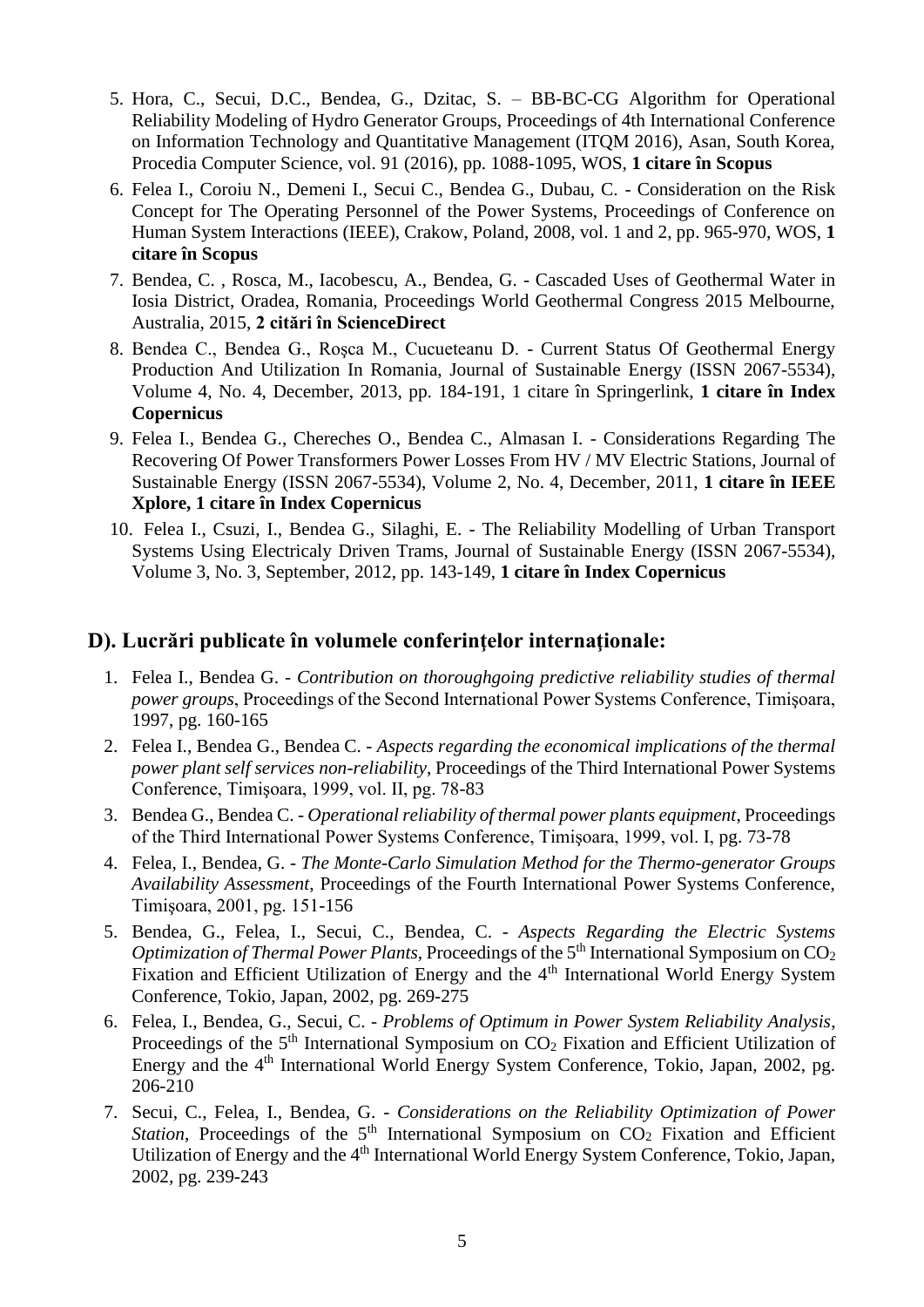- 8. Bendea, C., Bendea, G., Cohut, I. *Oradea Geothermal District Heating – A Key to Reduce the*   $CO<sub>2</sub> Emissions$ , Proceedings of the 5<sup>th</sup> International Symposium on  $CO<sub>2</sub> Fixation$  and Efficient Utilization of Energy and the 4<sup>th</sup> International World Energy System Conference, Tokio, Japan, 2002, pg. 316-320
- 9. Bendea, C., Bendea, G. *Geothermal Energy Utilization by Using Heat Pumps*, Proceedings of the  $5<sup>th</sup>$  International Symposium on  $CO<sub>2</sub>$  Fixation and Efficient Utilization of Energy and the 4 th International World Energy System Conference, Tokio, Japan, 2002, pg. 119-122
- 10. Felea, I., Coroiu, N., Secui, C., Bendea, G. *Some consideration on the risk concept for the exploitation personnel of the power lines*, IASTED International Conference "Power and Energy Systems (EuroPES 2002)", Crete, Greece, 2002
- 11. Felea, I., Bendea, G., Secui, C. *Consideration Regarding the Reliability Level Optimization of Electric Systems from Power Plants and Power Stations Structure*, Proceedings of the 27<sup>th</sup> Annual Congress of the American Romanian Academy of Arts and Science, vol. I, 2002, pag. 679-683
- 12. Bendea, G., Bendea, C. *Reliability Optimization of Thermal Power Plants Using the Redundancy Optimal Allocation at the Self-Services Units Level*, Proceedings of the 5<sup>th</sup> International Power Systems Conference, Timişoara, 2003, pg. 63-68
- 13. Bendea, G., Boja, I., Manea, I., Bunda Ş., Albuţ, D. *- Aspects Regarding the Diagnosis of High Voltage Switchers*, Proceedings of the 5<sup>th</sup> International World Energy System Conference, Oradea, 2004, pg. 54-61
- 14. Bendea, G., Boja, I., Bunda, Ş. *- A Simulation Model of Thermal Stress of the High Voltage Switchers*, Proceedings of the 5<sup>th</sup> International World Energy System Conference, Oradea, 2004, pg. 62-67
- 15. Felea I., Secui D.C., Bendea G., Albut-Dana D., Barla E. M., *Constituting a database of reliability centered maintenance of power transformers from distribution power substation,* Proceedings of the 6th World Energy System Conference*,* Torino, 2006, pg.
- 16. Felea, I., Popovici, D., Petrescu, D., Bendea, G., Albuţ, D. *The Reliability Centered Maintenance Database of Urban Medium Voltage Networks*, The 19<sup>th</sup> International Conference on Electricity Distribution CIRED 2007, Viena, 2007, Paper 0184
- 17. Bendea G., Carp V., Boja I., Demeni I., Bendea C. *Event Analysis for the "Breaking of*  Ceramic Post Insulators" from the Structure of 110 kV Rotary Disconnecting Switches, The 7<sup>th</sup> International World Energy System Conference, Iaşi, 2008, Paper B 013
- 18. Carp,V., Coroiu N., Bendea G., Demeni I., Goja A., Bunda Ş. *Experimental Researches*  Concerning 110 kV High Voltage Disconnecting Switches Damage, The 7<sup>th</sup> International World Energy System Conference, Iaşi, 2008, Paper B 024
- 19. Felea I., Coroiu N., Demeni I., Secui C., Bendea G., Dubău C. *Consideration on the Risk*  Concept for The Exploiting Personal of the Power Systems, The 7<sup>th</sup> International World Energy System Conference, Iaşi, 2008, Paper B 005
- 20. Felea I., Demeni I., Carp V., Bendea G., Coroiu N. *The Impact of Corrosion onto Electric Separators Reliability*, The 7th International Conference URB CORR 2008, Study and Control of Corrosion in the Perspective of Sustainable Development of Urban Distribution Grids, Băile Felix, 2008
- 21. Bendea C., Bendea G. *Ground Source Heat Pumps - The Oradea Experience*, Proceedings of the 14th International Conference "The Knowledge-Based Organization" (ISSN 1843-6722), Sibiu, 2008, pg. 112-119
- 22. Bendea, C., Roşca, M., Bendea, G. *Temperature Simulation for the Ground Coupled Heat Pump System at University of Oradea*, Proceedings of the 16th International Conference "Building Services, Mechanical and Building Industry Days", Debrecen, Hungary, 2010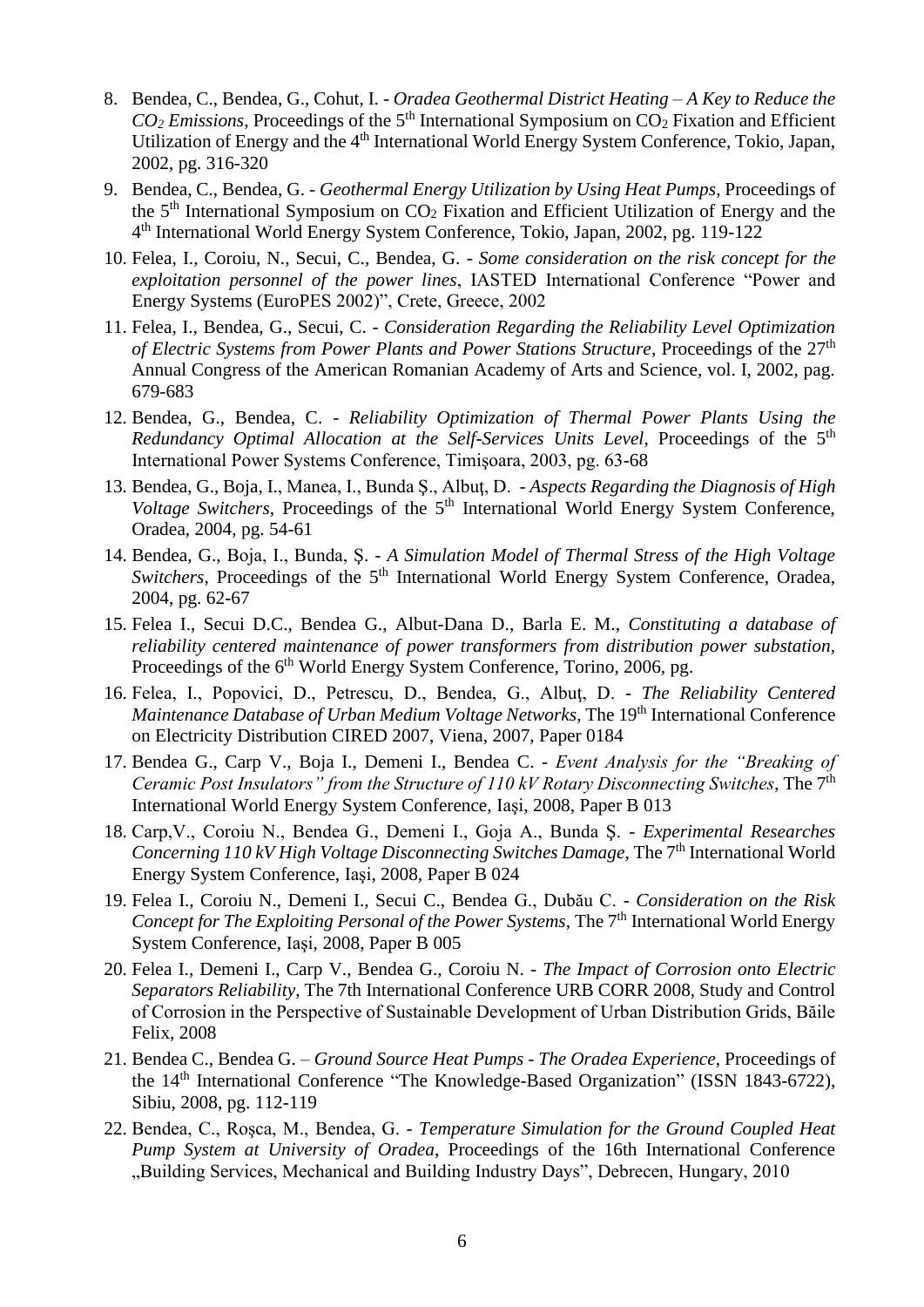- 23. Bendea, C., Rosca, M., Bendea, G. *Geothermal Energy Utilization in Border Area*, International Conference on Alternative Energy Based Heat and Electricity Production in the Border Area, Oradea, 2011
- 24. Bendea C., Bendea G. *European Projects of DIE - Energy Efficient Building Heating/Cooling System with Geothermal Heat Pumps*, Romania, Geo-Thermic Final Conference, Oradea, 2012
- 25. Bendea C., Bendea G. Oradea *Best Practice Example for Implementing Energy Efficiency Projects Using European Grants*, WEC Central & Eastern Europe Regional Energy Forum – FOREN 2020, 14-18 June 2020, Romania
- 26. Florin, C.D., Hora, C., Bendea G. *Short-Term Forecasting of Wind Power Generation*, International Conference on Energy and Environment (CIEM 2021), Bucuresti, oct. 2021

#### **E). Lucrări publicate în revistele naţionale de specialitate:**

- 1. Bendea G. *Evaluarea indicatorilor de fiabilitate operaţională pentru unele echipamente din centralele electrice*, Revista Producerea, transportul şi distribuţia energiei electrice, nr. 10, 1999, pg. 7-18
- 2. Felea, I, Secui, C., Bendea, G. *Zece ani de învăţământ în profil energetic la Universitatea din Oradea*, Revista Energetica, Nr. 12, 2000, pg. 546-553
- 3. Bendea, C., Bărbuţă, M., Bendea, G. *Modelarea variantelor de utilizare în cascadă a energiei geotermale într-o comunitate rurală*, Revista Energetica, Nr. 2, 2005, pg. 58-62
- 4. Felea, I., Secui, C., Bendea, G. *Optimizarea stocurilor de echipamente electrice din cadrul entităţilor care operează în sistemul energiei*, Revista Energetica, Nr. 11, 2006, pg. 469-473
- 5. Bendea, C., Roșca M., Bendea, G. *Eficiența energiei pentru instalația cu pompă de căldură cu sursă subterană de la Universitatea din Oradea*, Revista Energetica, Nr. 1, 2014, vol. 62, pg. 1-7, ISSN 1453-2360

#### **F). Lucrări publicate în volumele conferinţelor naţionale:**

- 1. Bendea, G., Cîmpan, M. *Simulator de manevre*, Analele Universităţii din Oradea, Fascicola de Energetică, 1993
- 2. Bendea, G. *Diagnoza tehnică - mijloc eficient de creştere a fiabilităţii echipamentelor energetice din centralele electrice*, Analele Universităţii din Oradea, Fascicola de Energetică, 1995, pg. 173-184
- 3. Bendea G. *Studiu comparativ între staţiile de înaltă tensiune echipate cu celule de măsură şi descărcător şi cele echipate cu grupuri de măsură şi descărcător*, Analele Universităţii din Oradea, Fascicola de Energetică, 1996, pg. 66-80
- 4. Bendea G. *Analiza fiabilităţii previzionale a generatoarelor sincrone prin metoda arborilor de defectare*, Analele Universităţii din Oradea, Fascicola de Energetică, 1997, pg. 70-80
- 5. Bendea G. *Algoritm şi program de calcul pentru evaluarea indicatorilor de fiabilitate la nivelul barelor de servicii proprii din centralele electrice (program FIABBSP)*, Analele Universităţii din Oradea, Fascicola de Energetică, 1997, pg. 81-88
- 6. Bendea G. *Aspecte privind evaluarea impactului nivelului de fiabilitate al subsistemului de*  servicii proprii asupra disponibilității centralelor electrice, Analele Universității din Oradea, Fascicola de Energetică, 1997, pg. 89-94
- 7. Bendea G., Bordi C. *Studiul fiabilităţii operaţionale a grupurilor turbogeneratoare din CET II Oradea*, Analele Universităţii din Oradea, Fascicola de Energetică, 1998, pg. 132-139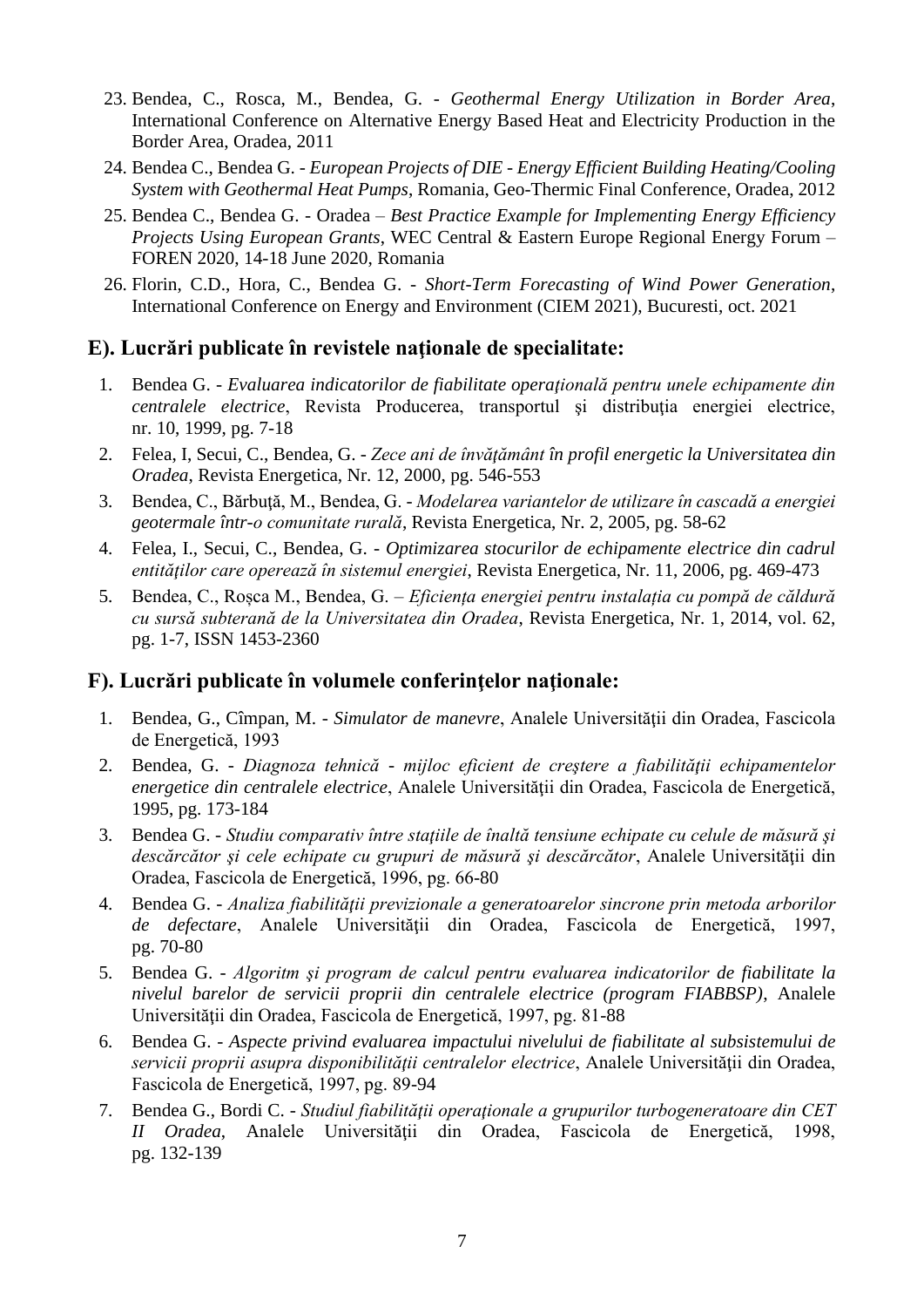- 8. Bendea G., Bordi C. *Evaluarea indicatorilor de fiabilitate operaţională ai motoarelor de servicii proprii din CET II Oradea*, Analele Universităţii din Oradea, Fascicola de Energetică, 1998, pg. 140-147
- 9. Felea I., Bendea G., Ungur C. *- Evaluarea daunelor provocate de căderea serviciilor proprii ale CET*, Al XVI-lea Simpozion Naţional "Siguranţa în Funcţionare a Sistemului Energetic", Bacău, 1999, pg. 68-76
- 10. Bendea G., Ungur C. *Studiu privind fiabilitatea operaţională a echipamentelor dintr-un CET*, Al XVI-lea Simpozion Naţional "Siguranţa în Funcţionare a Sistemului Energetic", Bacău, 1999, pg. 364-372
- 11. Nagy, A., Bendea, G. *Studiu comparativ al supratensiunilor de comutaţie la întreruptoarele în vid şi la cele cu ulei puţin. Modelare analitică*, Al VI-lea Simpozion Naţional de Tehnica Tensiunilor Înalte, Bucureşti, 1999, Secţiunea III.18
- 12. Bendea, G. *Evaluarea disponibilităţii subsistemelor de servicii proprii din cadrul centralelor termoelectrice funcţionând pe cărbune*, Analele Universităţii din Oradea, Fascicola de Energetică, vol. I, 2000, pg. 11-19
- 13. Bendea, G. *Metoda grupurilor de defectare utilizată la analiza disponibilităţii de energie a grupurilor turbogeneratoare*, Analele Universităţii din Oradea, Fascicola de Energetică, vol. I, 2000, pg. 20-27
- 14. Bendea, G. *Alocarea optimă a redondanţei la nivelul agregatelor de servicii proprii care deservesc grupurile turbogeneratoare*, Analele Universităţii din Oradea, Fascicola de Energetică, vol. I, 2001, pg. 75-81
- 15. Bendea, G. *Evaluarea disponibilităţii de energie electrică a centralelor termoelectrice cu colectoare intermediare prin simulare Monte-Carlo*, Al XVII-lea Simpozion Naţional "Siguranţa în Funcţionare a Sistemului Energetic", Deva, 2001, vol. I, pg. 25-33
- 16. Felea, I., Bendea, G., Secui, C. *Consideraţii privind optimizarea nivelului de fiabilitate al sistemelor electrice din structura centralelor şi staţiilor electrice*, Al XVII-lea Simpozion Naţional "Siguranţa în Funcţionare a Sistemului Energetic", Deva, 2001, vol. I, pg. 34-46
- 17. Felea, I., Secui, C., Bendea, G., Coroiu, N., Stoica, I. *- Evaluarea unor elemente de risc pentru personalul de exploatare a reţelelor electrice*, Al XVII-lea Simpozion Naţional "Siguranţa în Functionare a Sistemului Energetic", Deva, 2001, vol. II, pg. 402-410
- 18. Bendea, G. *Metodă de optimizare a stocurilor de echipamente electrice din cadrul C.T.E.*, Analele Universităţii din Oradea, Fascicula de Energetică, nr. 8, vol. I, 2002, pg. 120-129
- 19. Felea, I., Vereş, M., Bendea, G., Boja, I. *Consideraţii privind diagnoza tehnică a echipamentelor electrice*, Al XVIII-lea Simpozion Naţional "Siguranţa în Funcţionare a Sistemului Energetic", Oradea, 2003, pg. 369-378
- 20. Bendea, G. *Dimensionarea optimă a nivelului stocurilor din cadrul CTE*, Al XVIII-lea Simpozion Naţional "Siguranţa în Funcţionare a Sistemului Energetic", Oradea, 2003, pg. 656- 663
- 21. Felea, I., Secui, C., Boja, I., Bendea, G., Albuţ, D. *Constituirea bazei de date pentru mentenanţa centrată pe fiabilitate a transformatoarelor de putere din staţiile electrice de distribuţie*, Al XIX-lea Simpozion Naţional "Siguranţa în Funcţionare a Sistemului Energetic", Sinaia, 2005, pg. 272-278
- 22. Boja, I., Bendea, G., Albuţ, D., Ias G. *Studiu privind starea tehnică a conexiunilor din staţiile electrice de 110 kV/MT administrate de către SDFEE Oradea*, Analele Universităţii din Oradea, Fascicula de Energetică, nr. 11, 2005, pg. 152-157
- 23. Felea, I., Secui, C., Bendea, G., Cherecheş, O. *Bază de date pentru mentenanţa centrată pe fiabilitate a transformatoarelor electrice de putere*, Analele Universităţii din Oradea, Fascicula de Energetică, nr. 12, 2006, pg.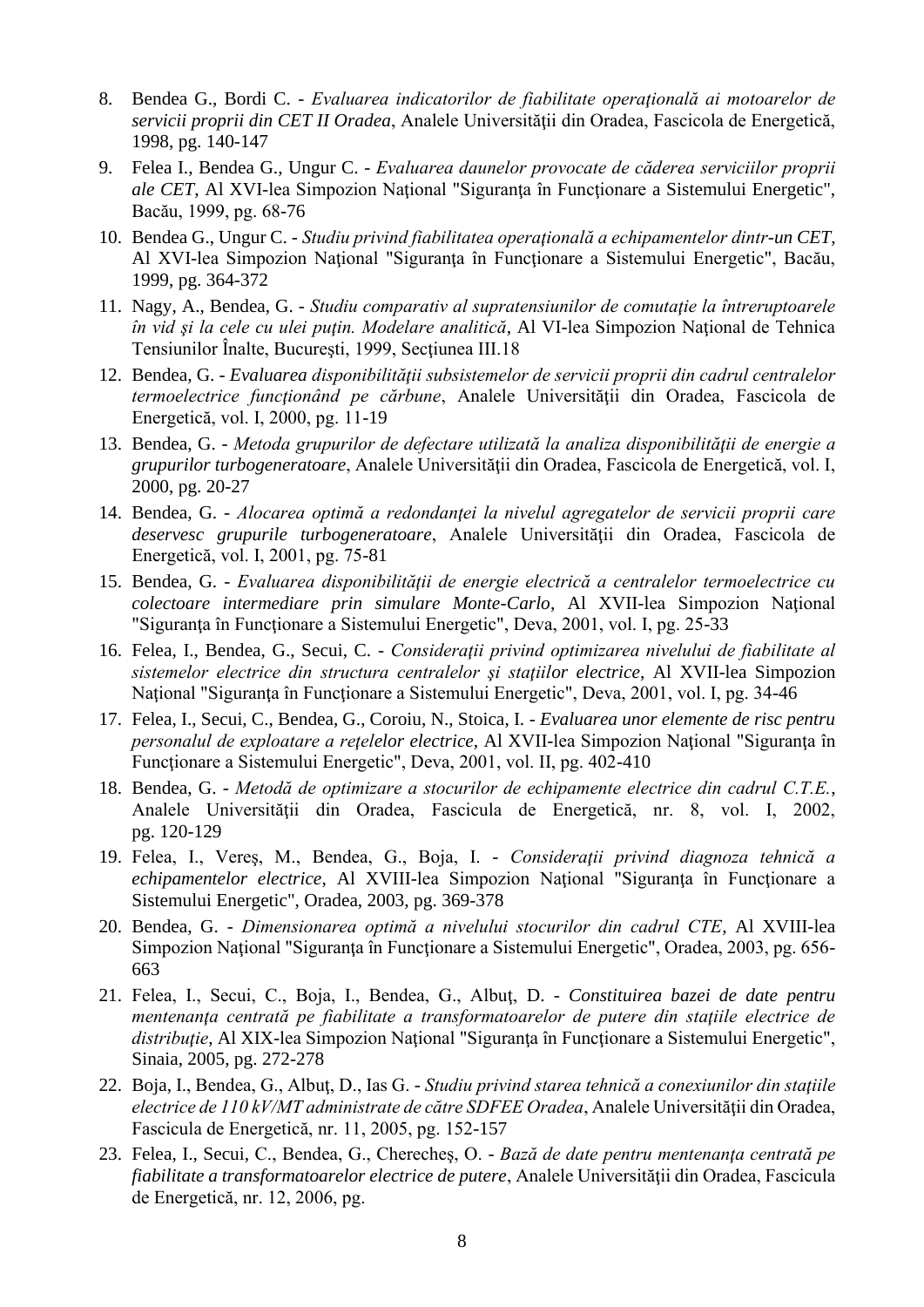- 24. Felea, I., Boja, I., Bendea, G., Albuţ, D. *Contribuţii la definirea şi evaluarea fiabilităţii parametrice a întreruptoarelor electrice*, Analele Universităţii din Oradea, Fascicula de Energetică, nr. 12, 2006, pg.
- 25. Bendea, G., Boja, I., Carp, V., Cherecheş, O. *Analiza evenimentelor "ruperea izolatoarelor ceramice suport" din componenţa separatoarelor rotative de 110 kV*, Analele Universităţii din Oradea, Fascicula de Energetică, nr. 13, 2007, pg. 36-39
- 26. Carp, V., Coroiu, N., Bendea, G., Goja, A. *Experimental researches concerning 110 kV high voltage disconnecting switches damage*, Analele Universităţii din Oradea, Fascicula de Energetică, nr. 13, 2007, pg. 40-44
- 27. Bendea G., Secui C., Bendea C. *Method for availability simulation of thermo-generators group*, Analele Universităţii din Oradea, Fascicula de Energetică, nr. 15, 2009, pg. 16-21 (ISSN 1224-1261, cotat CNCSIS B)
- 28. Secui C., Bendea G. *Reliability indices assessment of power distribution substations considering the load transfer at the consumers*, Analele Universității din Oradea, Fascicula de Energetică, nr. 15, 2009, pg. 143-147 (ISSN 1224-1261, cotat CNCSIS B)
- 29. Bendea C., Rosca M., Karytsas K., Bendea G. S*isteme combinate de încălzire și răcire având fracțiune solară ridicată*, Conferinta Nationala "Surse Noi si Regenerabile de Energie", București, 2009 (ISBN 978-606-507-021-9)

## **G). Manuale didactice publicate:**

- 1. Bendea, G. *Partea electrică a centralelor electrice. Lucrări de laborator*, Litografia Universităţii din Oradea, 1998, 84 pagini
- 2. Bendea, G. *Partea electrică a centralelor electrice. Îndrumător de proiectare*, Litografia Universităţii din Oradea, 2000, 201 pagini
- 3. Bendea, G., Coroiu, N., Lezeu, A., Gudiu, L. *Aparate şi echipamente electrice. Lucrări de laborator*, Litografia Universităţii din Oradea, 2000, 129 pagini
- 4. Bendea, G. *Fiabilitatea sistemelor electrice din centralele termoelectrice*, Editura MATRIX ROM, Bucureşti, 2002 (ISBN 973 - 685 - 346 - 2)
- 5. Bendea, G. *Partea electrică a centralelor electrice*, Editura Universităţii din Oradea, 2002 (ISBN 973 - 613 - 141 - 6)
- 6. Bendea, G. *Producerea energiei electrice şi termice*, Editura Universităţii din Oradea, 2005 (ISBN 973 - 613 - 899 - 2)

#### **H). Contracte de cercetare, finalizate cu rapoarte de cercetare ştiinţifică:**

- 1. Felea, I., Goia, H., Roşca, M., **Bendea, G.**, Almăşan, I., Secui, C. *Reproiectarea cutiilor intermediare din galeriile de benzi transport cărbune în vederea evitării aprinderii şi exploziei prafului de cărbune în eventualitatea apariţiei arcului electric la bornele de contact*, Beneficiar: Filiala Electrocentrale Oradea, 1998
- 2. Felea, I., Secui, C., **Bendea, G.**, Cîmpan, M., Meianu, D., Dale, E. *Stabilirea consumatorilor alimentaţi din reţeaua FTDEE Oradea, care provoacă regim deformant şi nesimetric, a gradului de poluare a reţelei şi a pierderilor suplimentare de energie provocate*, Beneficiar: Filiala de Transport şi Distribuţie a Energiei Electrice Oradea, 1998
- 3. Felea, I., Zetenyi, Z., **Bendea, G.**, Nagy, A., Meianu, D., Cîmpan, M., Rancov, N. *Determinarea supratensiunilor de comutaţie a întreruptoarelor de medie tensiune în vid*, Beneficiar: Filiala de Transport și Distribuție a Energiei Electrice Oradea, 1998
- 4. Cohut, I., Antics, M., Roşca, M., Denuţa, I., **Bendea, G.**, Pop, I., Focşanu, F. *Strategia energetică a municipiului Oradea*, Beneficiar: Primăria Municipiului Oradea, 1998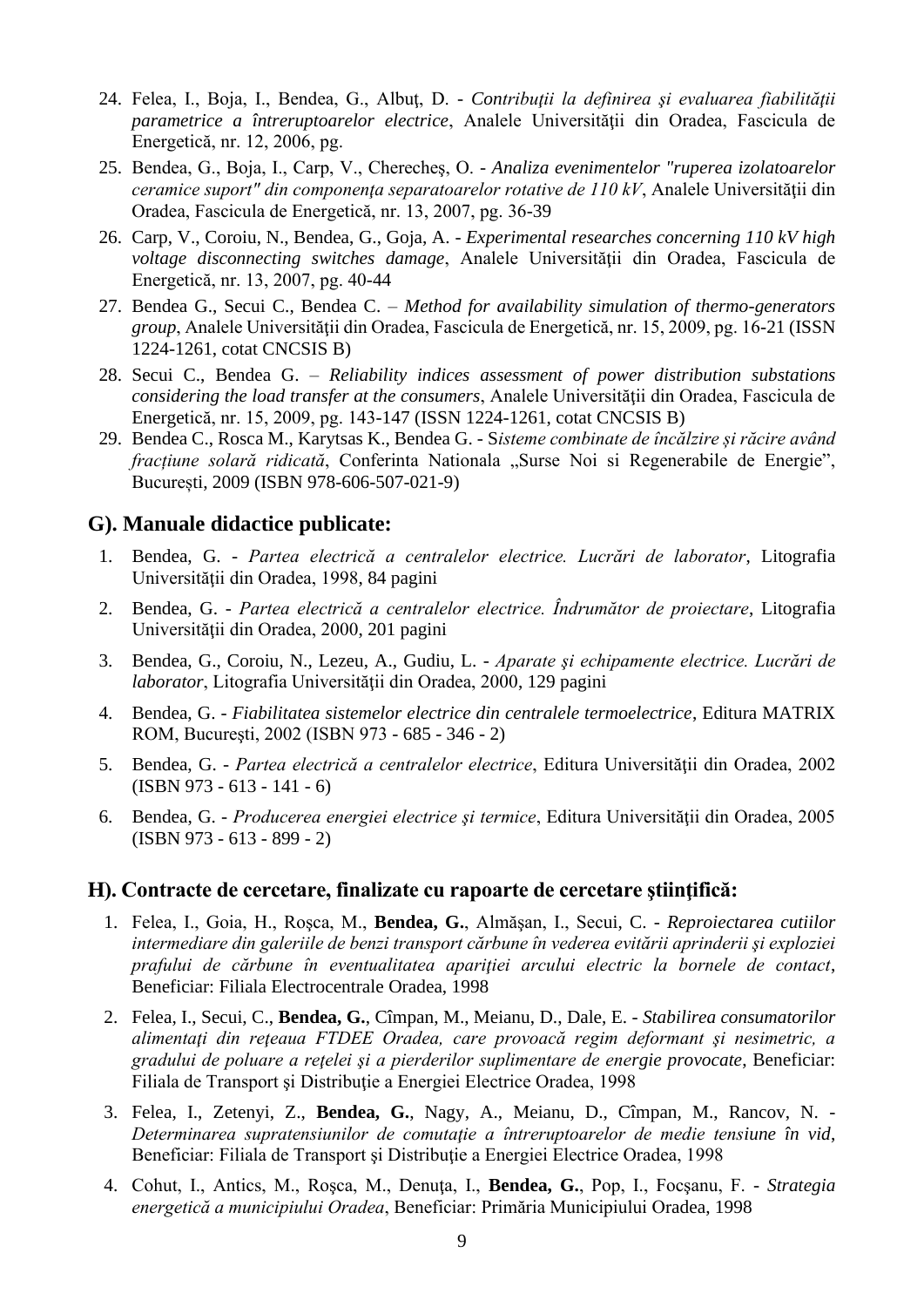- 5. Felea, I., Goia, M.L., **Bendea, G.**, Secui, C., Cîmpan, M., Codrean, M. *Măsurători ale câmpului electromagnetic în staţii şi vecinătăţi*, Contract nr. 3/07.07.2000, Nivel de finantare: 5.200 lei, Durata: 1 an, Beneficiar: Sucursala de Distribuţie a Energiei Electrice Oradea, 2000
- 6. Felea, I., Cârlan, M., Secui, C., **Bendea, G.**, Codrean, M. *Studiu privind performanţele de disponibilitate ale reţelelor de distribuţie a energiei electrice din cadrul municipiului Oradea*, Contract nr.2/19.03.2001, Nivel de finantare: 2.572 lei, Durata: 1 an, Beneficiar: Sucursala de Distribuţie a Energiei Electrice Oradea, 2001
- 7. **Bendea, G.** (director), Felea, I., Secui, C., Cîmpan, M., Meianu, D., Rancov, N., Codrean, M. - *Studiul fiabilităţii operaţionale a grupurilor turbogeneratoare şi echipamentelor electrice din staţiile de 6 kV ale CTE Mintia*, Beneficiar: Sucursala Electrocentrale Deva, 2001
- 8. Felea, I., **Bendea, G.**, Secui, C., Cîmpan, M., Meianu, D., Rancov, N., Codrean, M. *Studiu privind diagnoza transformatoarelor de putere din staţiile electrice de transformare*, Contract nr.4/06.06.2002, Nivel de finantare: 11.616 lei, Durata: 1 an, Beneficiar: Sucursala de Distribuţie şi Furnizare a Energiei Electrice Oradea, 2002
- 9. **Bendea, G.** (director), Felea, I., Secui, C., Cîmpan, M., Meianu, D., Rancov, N., Albuţ, D. *Diagnoza stării tehnice a întreruptoarelor de ÎT şi MT*, Contract nr. 3/09.07.2003, Nivel de finantare: 15.000 lei, Durata: 1 an, Beneficiar: Sucursala de Distribuţie şi Furnizare a Energiei Electrice Oradea, 2003
- 10. **Bendea, G.** (director), Felea, I., Secui, C., Goia, H., Lolea, M. *Consultanţă în vederea elaborării şi aplicării Programului de Asigurare a Mentenanţei (PAM) prin prisma Regulamentului ANRE la Sucursala Electrocentrale Deva*, Contract nr. 3/13.03.2003, Nivel de finantare: 8.988 lei, Durata: 1 an, Beneficiar: Sucursala Electrocentrale Deva, 2003
- 11. Felea, I., **Bendea, G.**, Dale, E., Matica, R., Secui, C., ș.a. *Cercetări privind starea tehnică a echipamentelor şi conexiunilor din staţiile electrice ale SDFEE Oradea*, Contract nr. 140/27.04.2005, Nivel de finantare: 44.030 lei, Durata: 1 an, Beneficiar: Sucursala de Distribuție și Furnizare a Energiei Electrice Oradea, 2005
- 12. Felea, I., Petrescu, D., Secui, C., **Bendea, G.**, Popovici, D. ș.a. *Constituirea bazei de date pentru mentenanţa bazată pe fiabilitate a reţelelor electrice de medie tensiune din cadrul SDFEE Oradea*, Contract nr. 140/27.04.2005, Nivel de finantare: 51.170 lei, Durata: 1 an, Beneficiar: Sucursala de Distribuţie şi Furnizare a Energiei Electrice Oradea, 2005
- 13. Felea, I., Zetenyi Z., Secui, C., **Bendea, G.** *Stabilirea soluţiilor optime de alimentare cu energie electrică a localităţilor rurale izolate*, Nivel de finantare: 50.575 lei, Durata: 1 an, Beneficiar: Sucursala de Distribuţie şi Furnizare a Energiei Electrice Oradea, 2005
- 14. Felea, I., Secui, C., **Bendea, G.**, Albuţ, D. *Constituirea bazei de date pentru mentenanţa bazată pe fiabilitate a transformatoarelor de putere de 110 kV / M.T. din staţiile SDFEE Oradea*, Nivel de finanţare: 44.625 lei, Durata: 1 an, Beneficiar: Sucursala de Distribuţie şi Furnizare a Energiei Electrice Oradea, 2005
- 15. **Bendea, G.** (director), Felea, I., Carp, V., Coroiu, N. *Soluţie şi dispozitiv pentru identificarea stării tehnice a izolatoarelor suport din componenţa separatoarelor de 110 kV în vederea evitării ruperii acestora la efectuarea manevrelor*, Contract nr. 3048/10.05.2006, Nivel de finanţare: 118.940 RON, Durata: 1 an, Beneficiar: Sucursala de Distribuţie şi Furnizare a Energiei Electrice Oradea, 2006
- 16. Felea, I., Popovici, D., Secui, C., **Bendea, G.**, Popovici S. *Elaborarea unui pachet software si constituirea bazei de date pentru mentenanta centrata pe fiabilitate a subsistemului de 110 kV din cadrul SEE Bihor*, Contract nr. 3049/10.05.2006, Nivel de finanţare: 49.890 RON, Durata: 1 an, Beneficiar: Sucursala de Distribuţie şi Furnizare a Energiei Electrice Oradea, 2006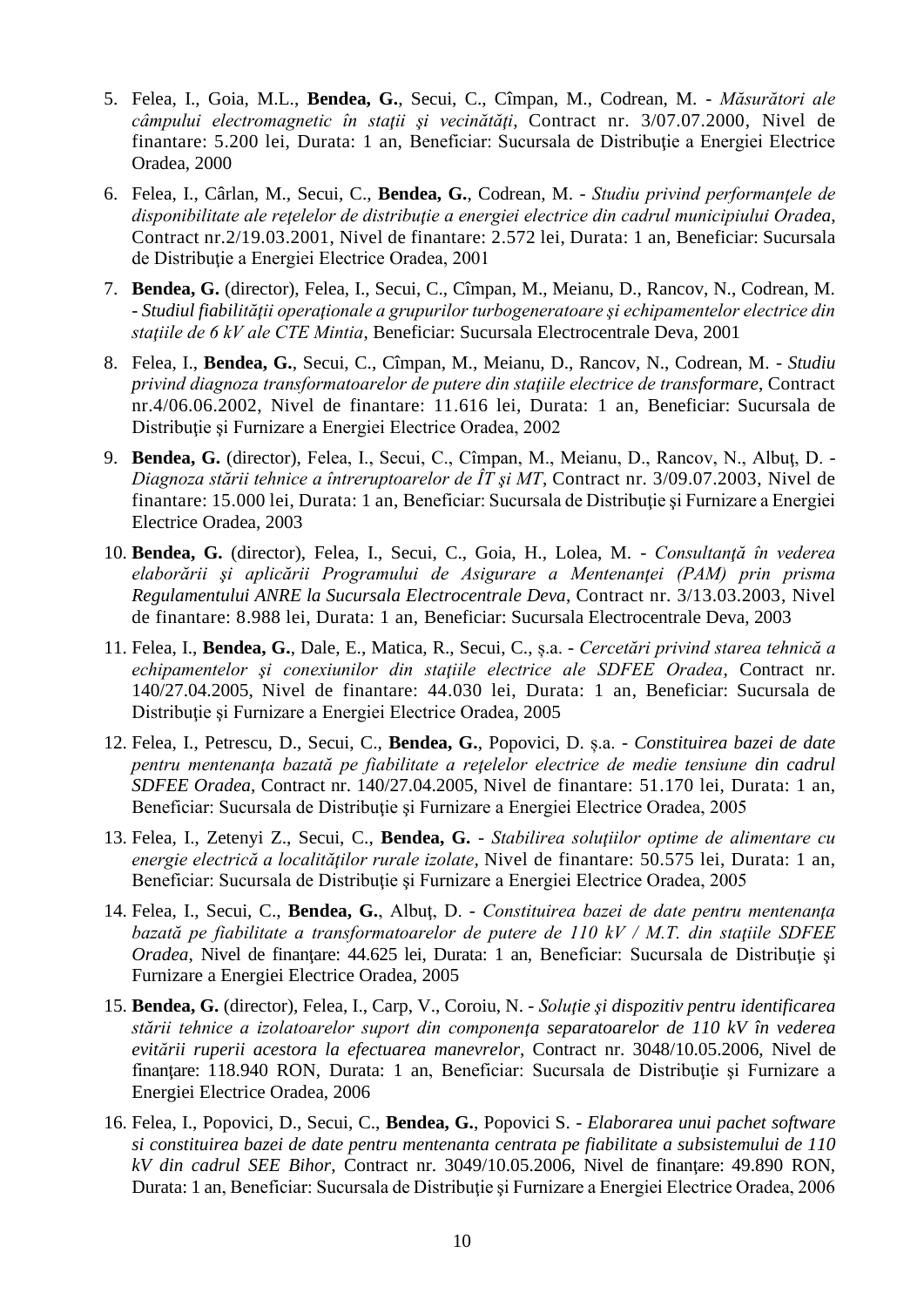- 17. Felea, I., Secui, C., **Bendea, G.**, Albuţ, D. *Elaborarea unui pachet software si constituirea bazei de date pentru evaluarea indicatorilor de calitate a serviciului de furnizare a energiei electrice la nivelul consumatorilor industriali si edilitari din judetul Bihor*, Contract nr. 3050/10.05.2006, Nivel de finanţare: 74.920 RON, Durata: 1 an, Beneficiar: Sucursala de Distribuţie şi Furnizare a Energiei Electrice Oradea, 2006
- 18. Felea, I., **Bendea, G.**, Carp, V., Coroiu, N. *Soluţie şi dispozitiv pentru identificarea stării tehnice a izolatoarelor suport din componenţa separatoarelor de 110 kV în vederea evitării ruperii acestora la efectuarea manevrelor – etapa a doua: implementare*, Contract nr. 3103/12.07.2007, Nivel de finanţare: 73.075 RON, Durata: 1 an, Beneficiar: Sucursala de Distribuţie a Energiei Electrice Oradea, 2008
- 19. **Bendea, G.** (director), Felea, I., Bendea, C. *Studiu privind strategia locala de alimentare cu energie termica a municipiului Oradea in vederea accesarii de fonduri nerambursabile in cadrul Proiectului Operational Sectorial Mediu - axa 3 Termoficare*, Contract nr. 168033/22.06.2010, Nivel de finantare: 20.000 RON, Durata: 6 luni, Beneficiar: Primaria Municipiului Oradea, 2010
- 20. Felea, I. (coordonator pachet proiecte), **Bendea, G.** (director proiect), Bendea, C., Almășan, I. - *Identificarea și experimentarea unor soluții de recuperare a pierderilor de energie în transformatoarele din stațiile electrice*, Contract nr. 30.947/29.03.2010, Nivel de finanțare: 38.500 lei, Durata: 12 luni, Beneficiar: Sucursala de Distribuţie a Energiei Electrice Oradea, 2011
- 21. **Bendea, G.** (director proiect), Hora, C., Rancov, N., Moldovan, V., Albuț, D., Barla, E., Meianu, D., Cîmpan, M. - *Studiu și soluție tehnică pentru alimentarea cu energie electrică din sursă solară (fotovoltaică) a receptoarelor electrice care asigură iluminatul "City Light" al unei stații OTL*, Contract nr. 12/12.12.2016, Nivel de finanțare: 1.500 lei, Durata: 3 luni, Beneficiar: S.C. Oradea Transport Local S.A., 2016 - 2017
- 22. **Bendea, G.** (director proiect), Hora, C., Rancov, N., Moldovan, V., Albuț, D., Barla, E., Meianu, D., Cîmpan, M., Blaga, A., Bendea, C., Bunda Ș. - *Studiu privind eficientizarea energetică a sediului S.C. Electro Bencons S.R.L.*, Contract nr. 4/10.04.2017, Nivel de finanțare: 4.000 lei, Durata: 8 luni, Beneficiar S.C. Electro Bencons S.R.L., 2017

# **I). Granturi:**

- 1. Bendea, G. (membru) *Studiu privind proiectarea, implementarea şi managementul parcurilor ştiinţifice - tehnologice şi industriale în concepţia reingineriei industriale*; sursa de finanţare: Ministerul Educaţiei şi Cercetării; nivel de finanţare: 30.000 lei; durata: 1 an (2002)
- 2. Bendea, G. (membru) *Soluţii de utilizare în cascadă a energiei geotermale pentru comunităţile rurale*; sursa de finanţare: Ministerul Educaţiei şi Cercetării - Program MENER; nivel de finanţare: 1.375 mil. lei; durata: 16 luni (2003-2004)
- 3. Bendea, G. (membru) *Studiu privind managementul ştiinţific al învăţământului superior în profil tehnic, acordat la cerinţele economiei de piaţă*; Contract nr. 3 – PP6/30.10.2003, Finanţare: Bugetul de Stat MedCT-PNCDI – Programul CERES, Suma: 122.653 RON; Durata: 2 ani (2003-2005) - responsabil pentru elaborarea rapoartelor aferente etapelor II şi IV
- 4. Bendea, G. (membru) *Cercetări cu caracter fundamental şi aplicativ privind efectele producerii, transportului, distributei şi utilizării energiei electrice în regim deformant,*  CNCSIS, GR/21.05.2007, Durata: 2 ani (2007-2008), suma: 165.326 RON
- 5. Bendea, G. (membru) *Advanced ground source heat pump systems for heating and cooling in Mediterranean climate* (acronym GROUND-MED), nr. TREN/FP7EN/218895/ "GROUND-MED", Funding scheme CP, Durata: 5 ani (2008-2013), suma: 338.040 EUR